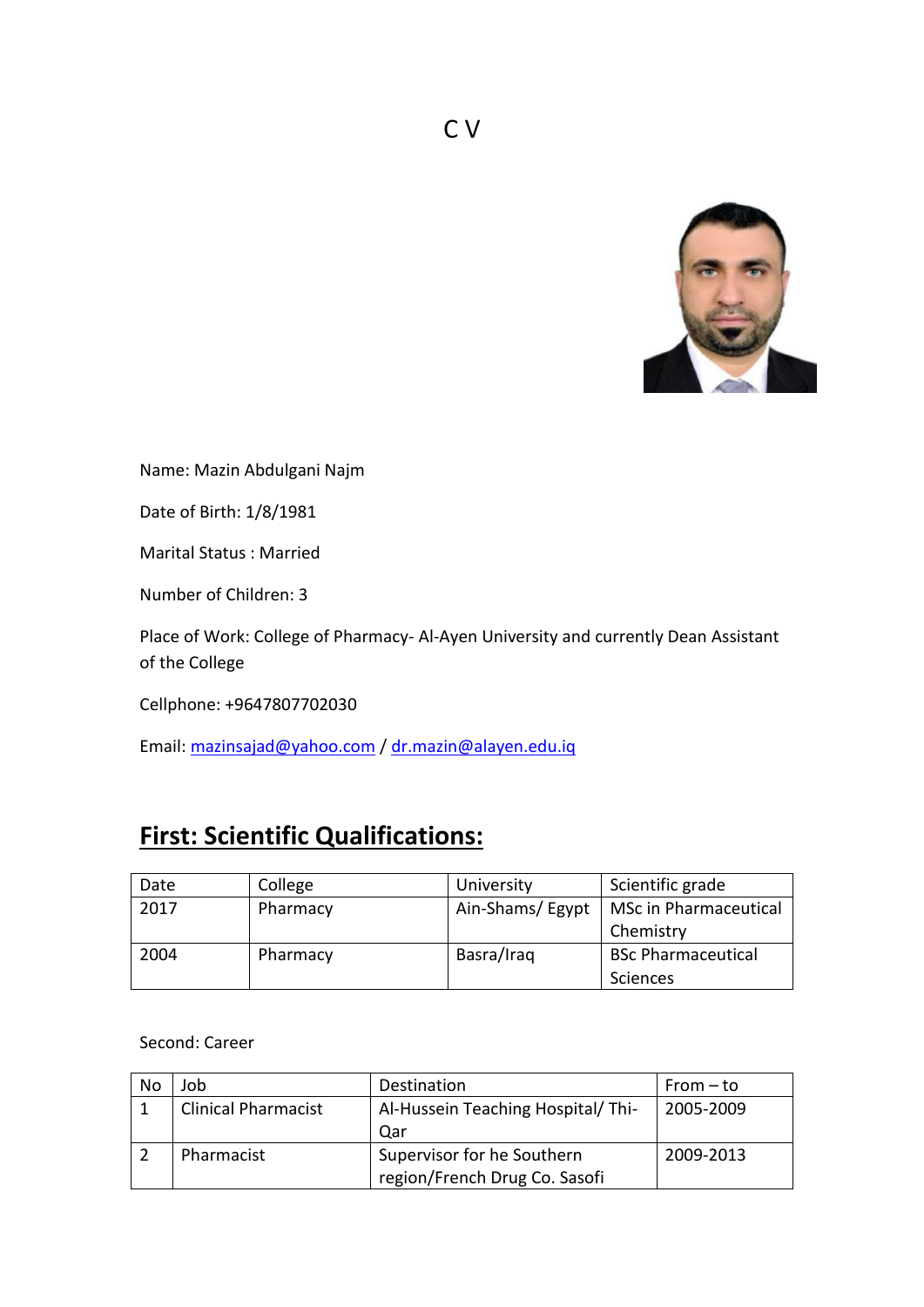| 3  | Researcher                | University of Ain Shams/College of | 2014-2017     |
|----|---------------------------|------------------------------------|---------------|
|    |                           | Pharmacy                           |               |
| 4  | Dean Assistant for        | College of Pharmacy/Al-Ayen        | 2017-2018     |
|    | <b>Scientific Affairs</b> | University                         |               |
| 5. | Rapporteur                | College of Pharmacy/Al-Ayen        | 2018-2019     |
|    |                           | University                         |               |
| 6  | Dean Assistant for        | College of Pharmacy/Al-Ayen        | 2019-till now |
|    | <b>Scientific Affairs</b> | University                         |               |
| 7  | Al-Ayen University        | Al-Ayen University                 | 2020-till now |
|    | <b>Board Secretary</b>    |                                    |               |

Third: Scientific Title

| Scientific title          | University                                | Date of achievement |
|---------------------------|-------------------------------------------|---------------------|
| <b>Assistant Lecturer</b> | College of Pharmacy/Al-Ayen<br>University | 23/7/2018           |

Fourth: Letters of thanks and appreciation

2 letters of thanks from the Ministry of Higher Education and Scientific Research

6 letters of thanks from the presidency of Al-Ayen University

2 letters of thanks from the presidency of Thi-Qar University

17 letters of thanks at the level of University Vice-Chancellor and Dean of College (Director General)

Fifth: Published Researches

- Mazin Najm, Khaled Abouzid. Pyrazolo[1,5-a][1,3,5]triazine synthesis & diverse biological activity, LAMBERT, Academic Publishing, 2017; ISBN: 978-3- 330-06576-5.
- Mazin A. A. Najm, Rabah A. T. Serya, Khaled A. M. Abouzid. Pyrazolo[1,5-a] [1,3,5]triazine based scaffold as purine analogues with diverse biological activity. J Am Sci 2017; 13(3):74-95.
- Khulood H. Oudaha, Mazin A.A. Najm, Nermin Samira, Rabah A.T. Seryaa, Khaled A.M Abouzida, Design, synthesis and molecular docking of novel pyrazolo[1,5-a][1,3,5] triazine derivatives as CDK2 inhibitors. https://doi.org/10.1016/j.bioorg.2019.103239 Received 26 June 2019; Received in revised form 19 August 2019; Accepted 30 August 2019